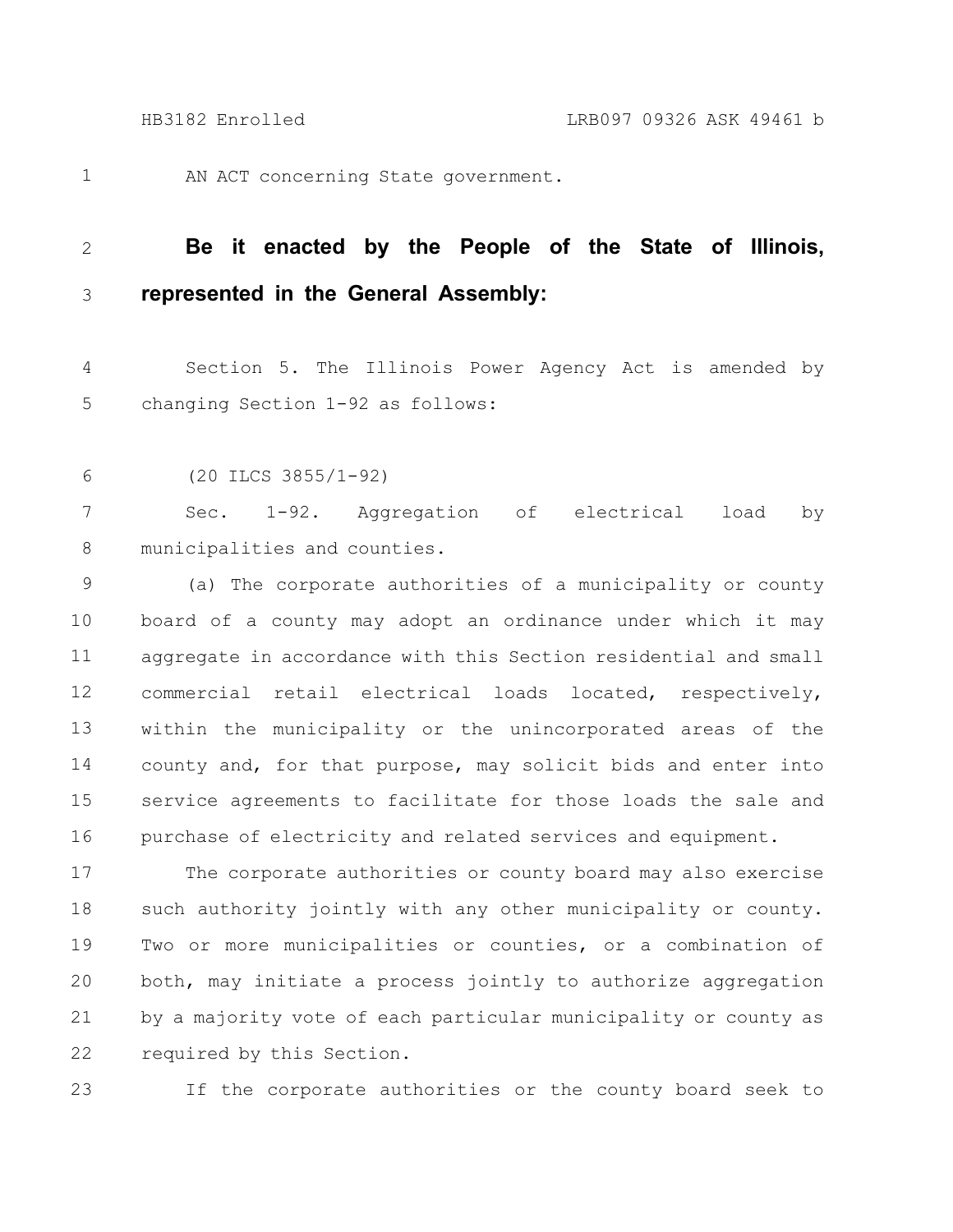HB3182 Enrolled - 2 - LRB097 09326 ASK 49461 b

operate the aggregation program as an opt-out program for residential and small commercial retail customers, then prior to the adoption of an ordinance with respect to aggregation of residential and small commercial retail electric loads, the corporate authorities of a municipality or the county board of a county shall submit a referendum to its residents to determine whether or not the aggregation program shall operate as an opt-out program for residential and small commercial retail customers. 1 2 3 4 5 6 7 8 9

In addition to the notice and conduct requirements of the general election law, notice of the referendum shall state briefly the purpose of the referendum. The question of whether the corporate authorities or the county board shall adopt an opt-out aggregation program for residential and small commercial retail customers shall be submitted to the electors of the municipality or county board at a regular election and approved by a majority of the electors voting on the question. The corporate authorities or county board must certify to the proper election authority, which must submit the question at an election in accordance with the Election Code. 10 11 12 13 14 15 16 17 18 19 20

The election authority must submit the question in substantially the following form: 21 22

Shall the (municipality or county in which the question is being voted upon) have the authority to arrange for the supply of electricity for its residential and small commercial retail customers who have not opted out of such 23 24 25 26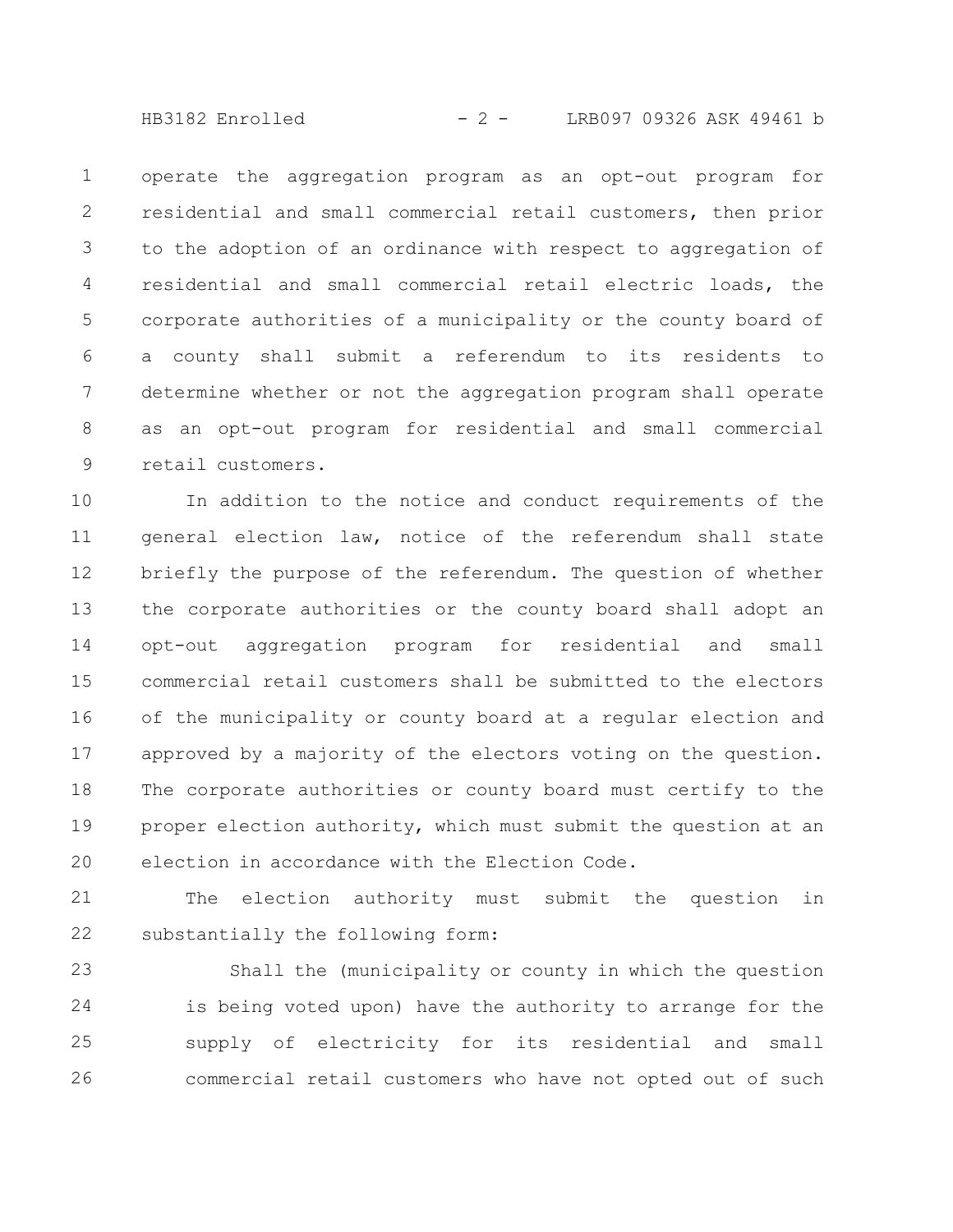program? 1

The election authority must record the votes as "Yes" or "No". 2

If a majority of the electors voting on the question vote in the affirmative, then the corporate authorities or county board may implement an opt-out aggregation program for residential and small commercial retail customers. 3 4 5 6

A referendum must pass in each particular municipality or county that is engaged in the aggregation program. If the referendum fails, then the corporate authorities or county board shall operate the aggregation program as an opt-in program for residential and small commercial retail customers. 7 8 9 10 11

An ordinance under this Section shall specify whether the aggregation will occur only with the prior consent of each person owning, occupying, controlling, or using an electric load center proposed to be aggregated. Nothing in this Section, however, authorizes the aggregation of electric loads that are served or authorized to be served by an electric cooperative as defined by and pursuant to the Electric Supplier Act or loads served by a municipality that owns and operates its own electric distribution system. No aggregation shall take effect unless approved by a majority of the members of the corporate authority or county board voting upon the ordinance. 12 13 14 15 16 17 18 19 20 21 22

A governmental aggregator under this Section is not a public utility or an alternative retail electric supplier. 23 24

(b) Upon the applicable requisite authority under this Section, the corporate authorities or the county board, with 25 26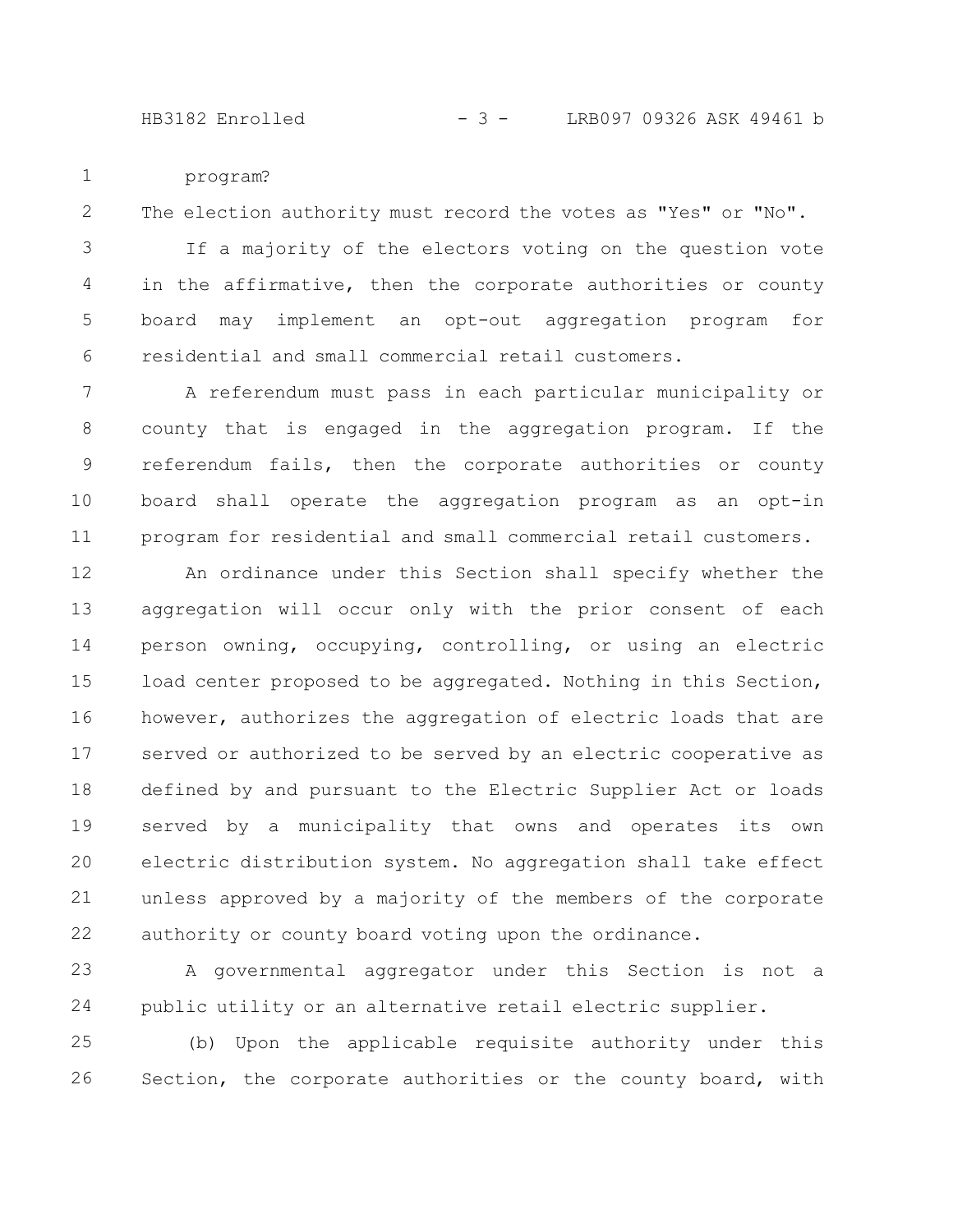HB3182 Enrolled  $- 4 -$  LRB097 09326 ASK 49461 b

assistance from the Illinois Power Agency, shall develop a plan of operation and governance for the aggregation program so authorized. Before adopting a plan under this Section, the corporate authorities or county board shall hold at least 2 public hearings on the plan. Before the first hearing, the corporate authorities or county board shall publish notice of the hearings once a week for 2 consecutive weeks in a newspaper of general circulation in the jurisdiction. The notice shall summarize the plan and state the date, time, and location of each hearing. Any load aggregation plan established pursuant to this Section shall: 1 2 3 4 5 6 7 8 9 10 11

(1) provide for universal access to all applicable residential customers and equitable treatment of applicable residential customers; 12 13 14

(2) describe demand management and energy efficiency services to be provided to each class of customers; and 15 16

(3) meet any requirements established by law concerning aggregated service offered pursuant to this Section. 17 18 19

(c) The process for soliciting bids for electricity and other related services and awarding proposed agreements for the purchase of electricity and other related services shall be conducted in the following order: 20 21 22 23

(1) The corporate authorities or county board may solicit bids for electricity and other related services. 24 25

26

(2) Notwithstanding Section 16-122 of the Public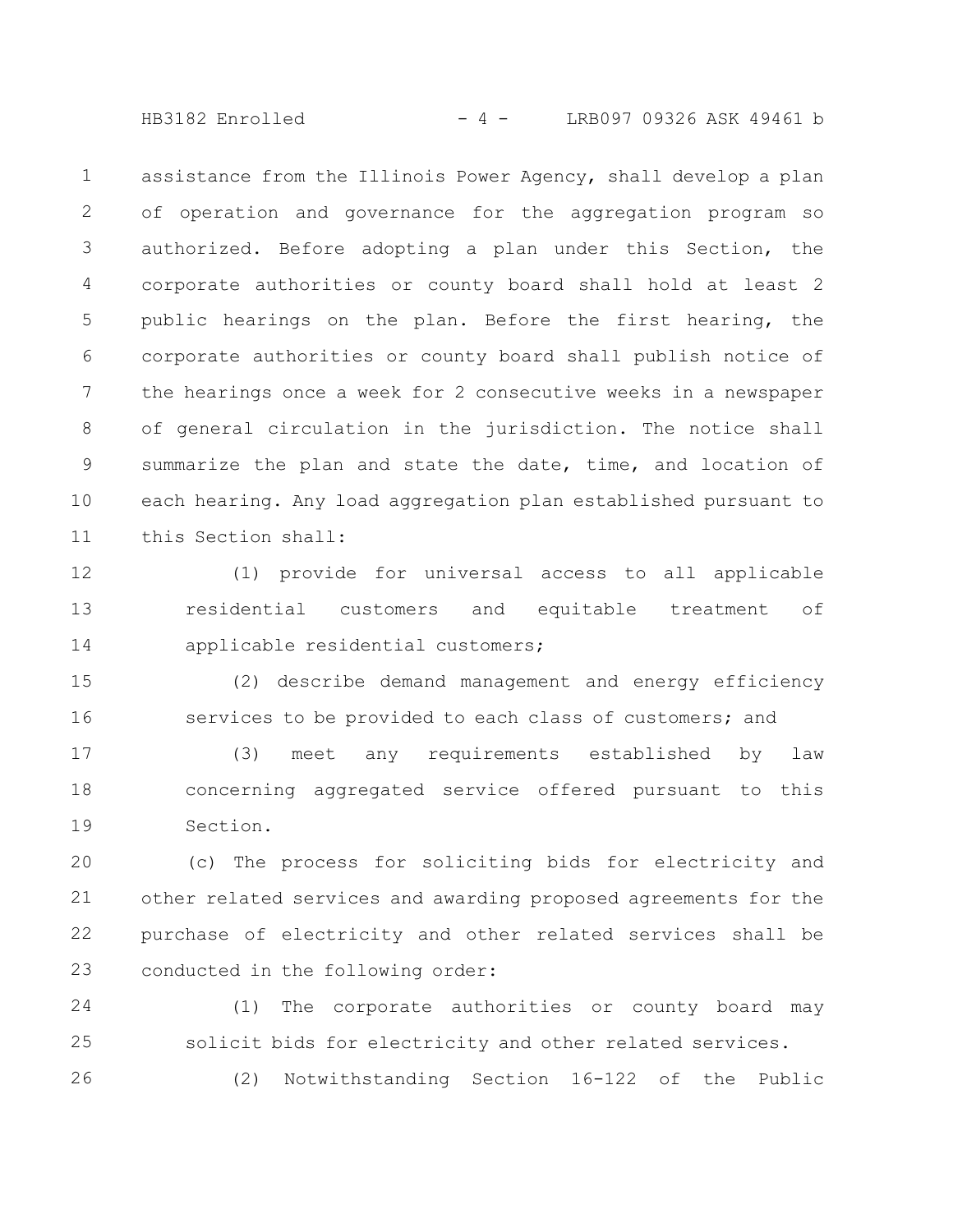HB3182 Enrolled - 5 - LRB097 09326 ASK 49461 b

Utilities Act and Section 2HH of the Consumer Fraud and Deceptive Business Practices Act, an electric utility that provides residential and small commercial retail electric service in the aggregate area must, upon request of the corporate authorities or the county board in the aggregate area, submit to the requesting party, in an electronic format, those account numbers, names, and addresses of residential and small commercial retail customers in the aggregate area that are reflected in the electric utility's records at the time of the request. Any corporate authority or county board receiving customer information from an electric utility shall be subject to the limitations on the disclosure of the information described in Section 16-122 of the Public Utilities Act and Section 2HH of the Consumer Fraud and Deceptive Business Practices Act, and an electric utility shall not be held liable for any claims arising out of the provision of information pursuant to this item (2). 1 2 3  $\Delta$ 5 6 7 8 9 10 11 12 13 14 15 16 17

(d) If the corporate authorities or county board operate under an opt-in program for residential and small commercial retail customers, then the corporate authorities or county board shall comply with all of the following: 18 19 20 21

(1) Within 60 days after receiving the bids, the corporate authorities or county board shall allow residential and small commercial retail customers to commit to the terms and conditions of a bid that has been selected by the corporate authorities or county board. 22 23 24 25 26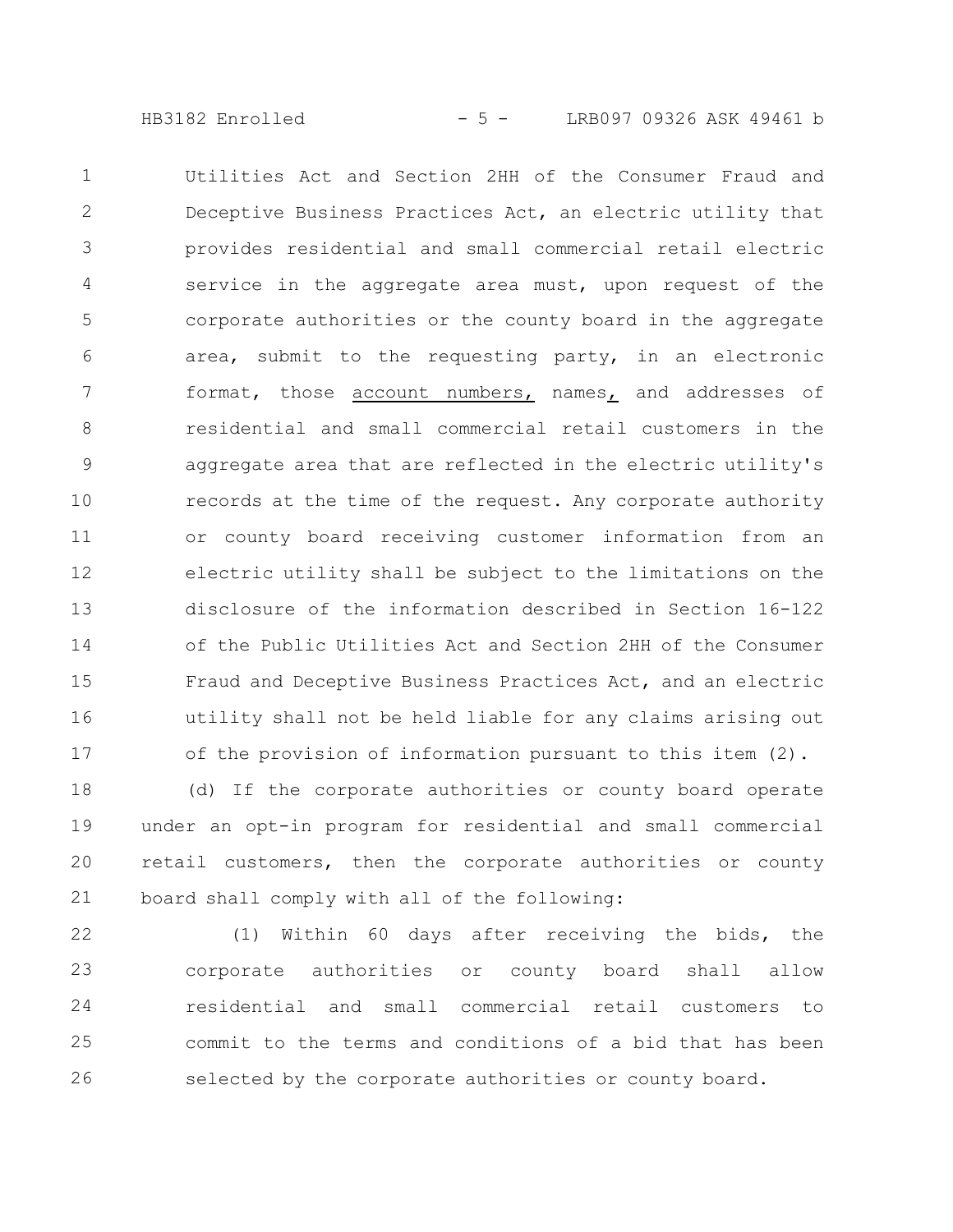HB3182 Enrolled  $- 6 -$  LRB097 09326 ASK 49461 b

(2) If (A) the corporate authorities or county board award proposed agreements for the purchase of electricity and other related services and (B) an agreement is reached between the corporate authorities or county board for those services, then customers committed to the terms and conditions according to item (1) of this subsection (d) shall be committed to the agreement. 1 2 3 4 5 6 7

(e) If the corporate authorities or county board operate as an opt-out program for residential and small commercial retail customers, then it shall be the duty of the aggregated entity to fully inform residential and small commercial retail customers in advance that they have the right to opt out of the aggregation program. The disclosure shall prominently state all charges to be made and shall include full disclosure of the cost to obtain service pursuant to Section 16-103 of the Public Utilities Act, how to access it, and the fact that it is available to them without penalty, if they are currently receiving service under that Section. The Illinois Power Agency shall furnish, without charge, to any citizen a list of all supply options available to them in a format that allows comparison of prices and products. 8 9 10 11 12 13 14 15 16 17 18 19 20 21

The Illinois Power Agency shall provide assistance to municipalities, counties, or associations working with municipalities to help complete the plan and bidding process. 22 23 24

This Section does not prohibit municipalities or counties from entering into an intergovernmental agreement to aggregate 25 26